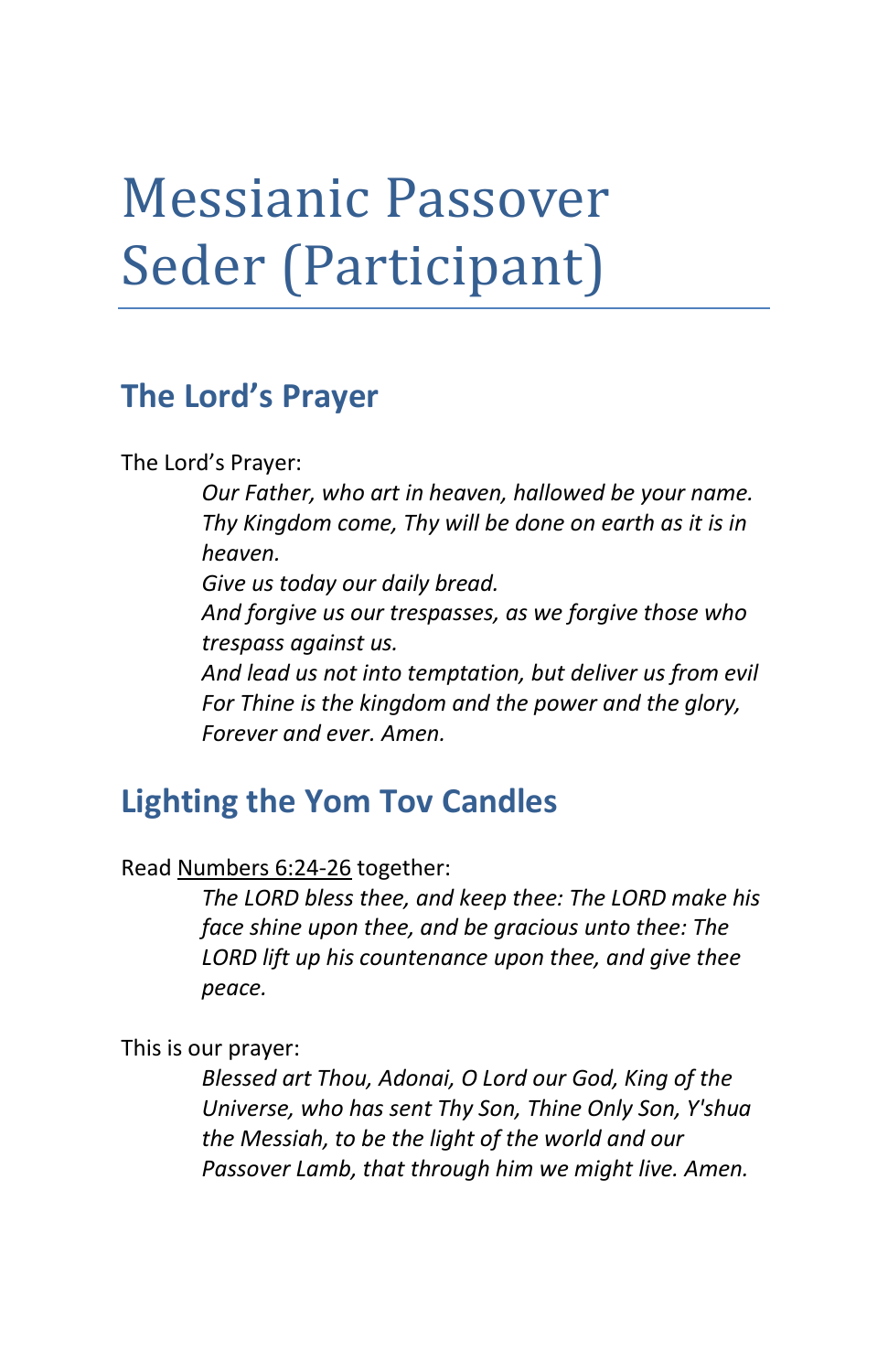# **The First Cup – the Cup of Kiddush or Blessing**

*Blessed art Thou, o lord our God, ruler of the universe, creator of the fruit of the vine. Blessed art Thou, o Lord our God, ruler of the universe, Father of our households. Blessed art thou, o Lord our God, ruler of the universe, giver of life and blessing.*

### **The Washing of Hands**

Jesus modeled a new way of observing this part of Passover… **1 John 13:1-15**

### **The Seder meal**

In the center of the table is the Seder Plate - a special plate. Each food item on it has special symbolic meaning.

### **Breaking the Middle Matzah**

This is the bread of affliction which the people of God ate in the land of Egypt. It is also the bread of affliction eaten by the Son of God, who was betrayed, crucified, and buried.

### **The Karpas**

Dip the vegetable into the salt water and eat. And dip the matzah into the bitter herbs and eat. Silently.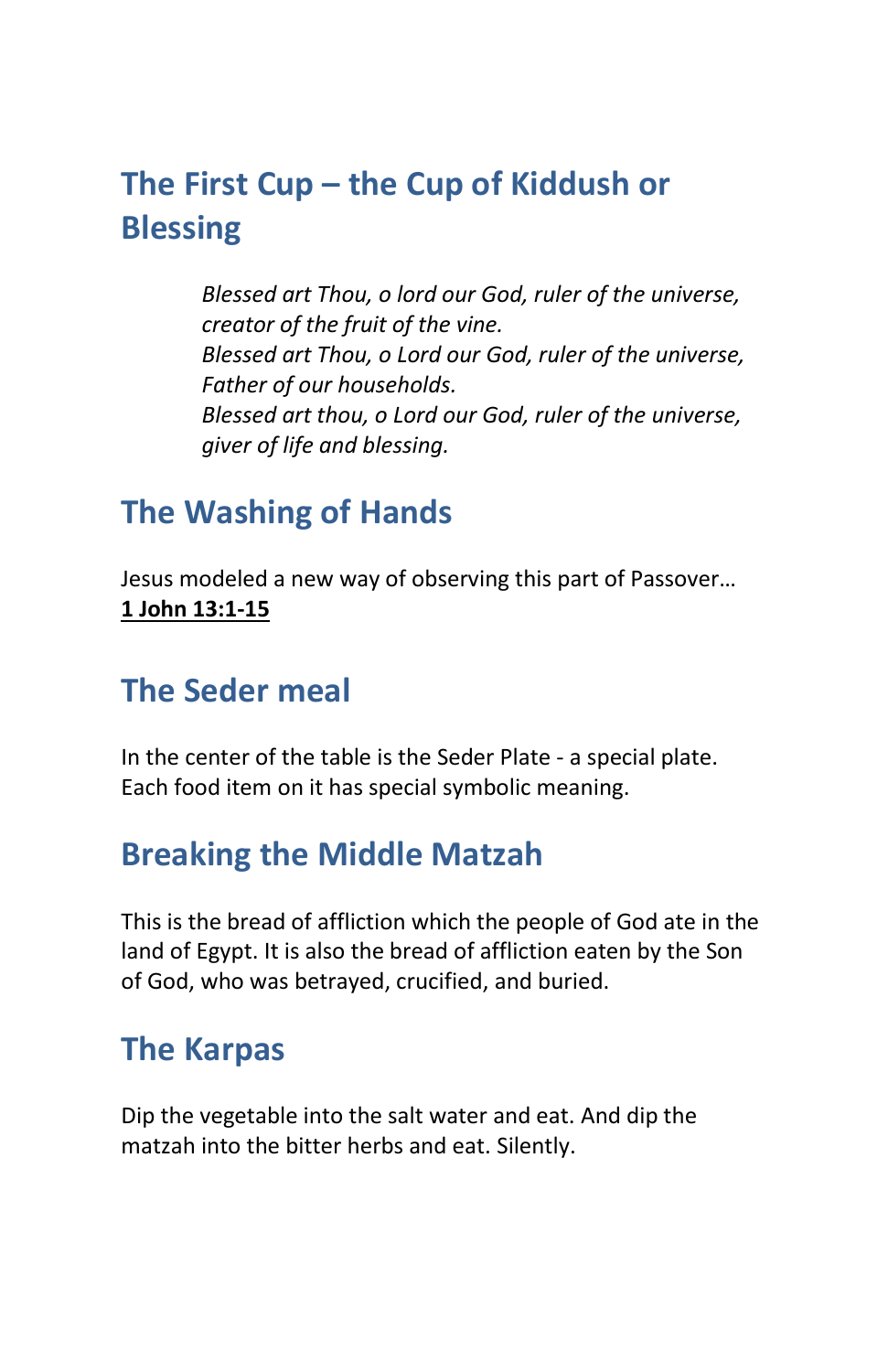# **The Four Questions**

- *On all other nights we may eat either leavened or unleavened bread; but on this night why only unleavened bread?*
- *On all other nights we eat herbs of any kind; but on this night why only bitter herbs?*
- *On all other nights we do not dip our herbs even once; but on this night why do we dip them twice?*
- *On all other nights we eat our meals sitting or reclining; but on this night why do we eat in a reclining position?*

Answers…

- *We eat matzah because when the Hebrews were told by Pharaoh that they could leave Egypt, they had no time to bake bread with leaven, so they baked it without leaven*
- *At the Seder, we eat bitter herbs to remind us of the bitterness the Hebrews experienced when they were oppressed by the Egyptian taskmasters.*
- *At the Seder, we dip food twice: the greens in salt water, and the matzah into bitter herbs, so that we never forget.*
- *In ancient times, slaves ate standing, while the wealthy in Egypt dined on couches. To show that Israel is now free, we too recline while eating.*

# **The Passover Story**

Now we will read the telling of THE PASSOVER STORY, and we all participate.

READER: The Bible teaches that during a great famine, the sons of Israel journeyed to Egypt to purchase food. There they were reunited with Joseph, who was second only to Pharaoh.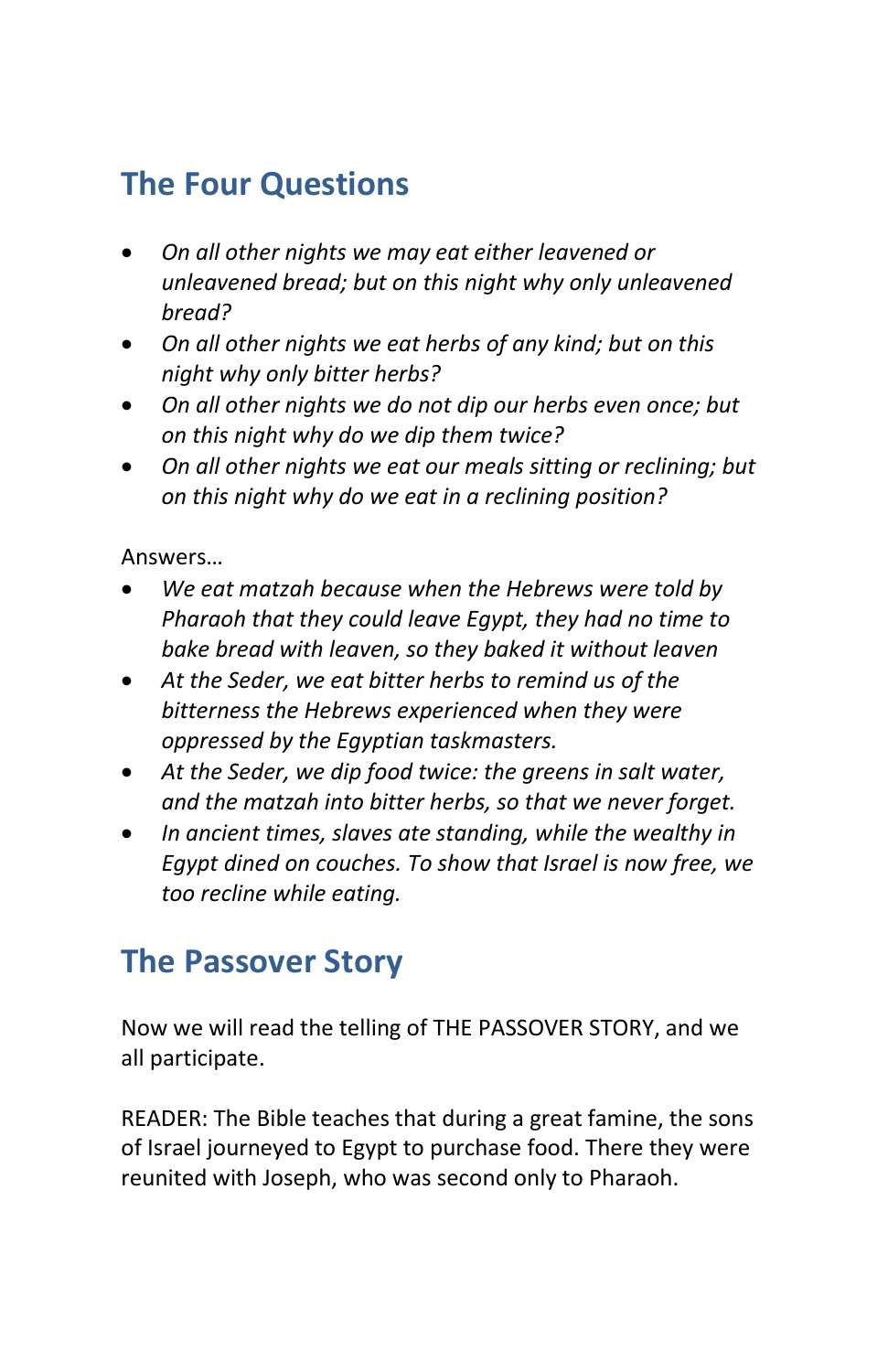ALL: And then there arose a new Pharaoh, one who did not know Joseph. He beheld the might of Israel, and he feared that in time of war, the sons of Jacob might join themselves with Egypt's foes.

READER: And so he subdued the Israelites, and he afflicted them with cruel labor. Task masters were placed over the Israelites, to compel them to make bricks and to build Pharaoh's great storage cities.

ALL: But despite their hardship, they continued to thrive, just as God had promised. Pharaoh then ordered the slaughter of Israel's infant sons. By his command, every male child born to the Hebrews was to be cast into the Nile and drowned.

READER: In anguish, they cried to the God of our Fathers. And God heard their cry. God remembered His covenant. And God raised up a deliverer. He sent Moses to Pharaoh's court to declare the commandment of the Lord...

ALL: Let my people go.

READER: But Pharaoh would not hearken to the Lord of Hosts. And so plagues were poured out upon the Egyptians, upon their crops, and upon their flocks.

ALL: But Pharaoh's heart was hardened. He would not yield to the will of God. He would not let the House of Jacob depart.

READER: Then the tenth plague fell upon the land of Egypt: the death of Egypt's firstborn. But to protect the children of Israel, God commanded the head of each Jewish household to sacrifice a spotless lamb, without breaking any of its bones, and to apply its blood to the doorway of our homes.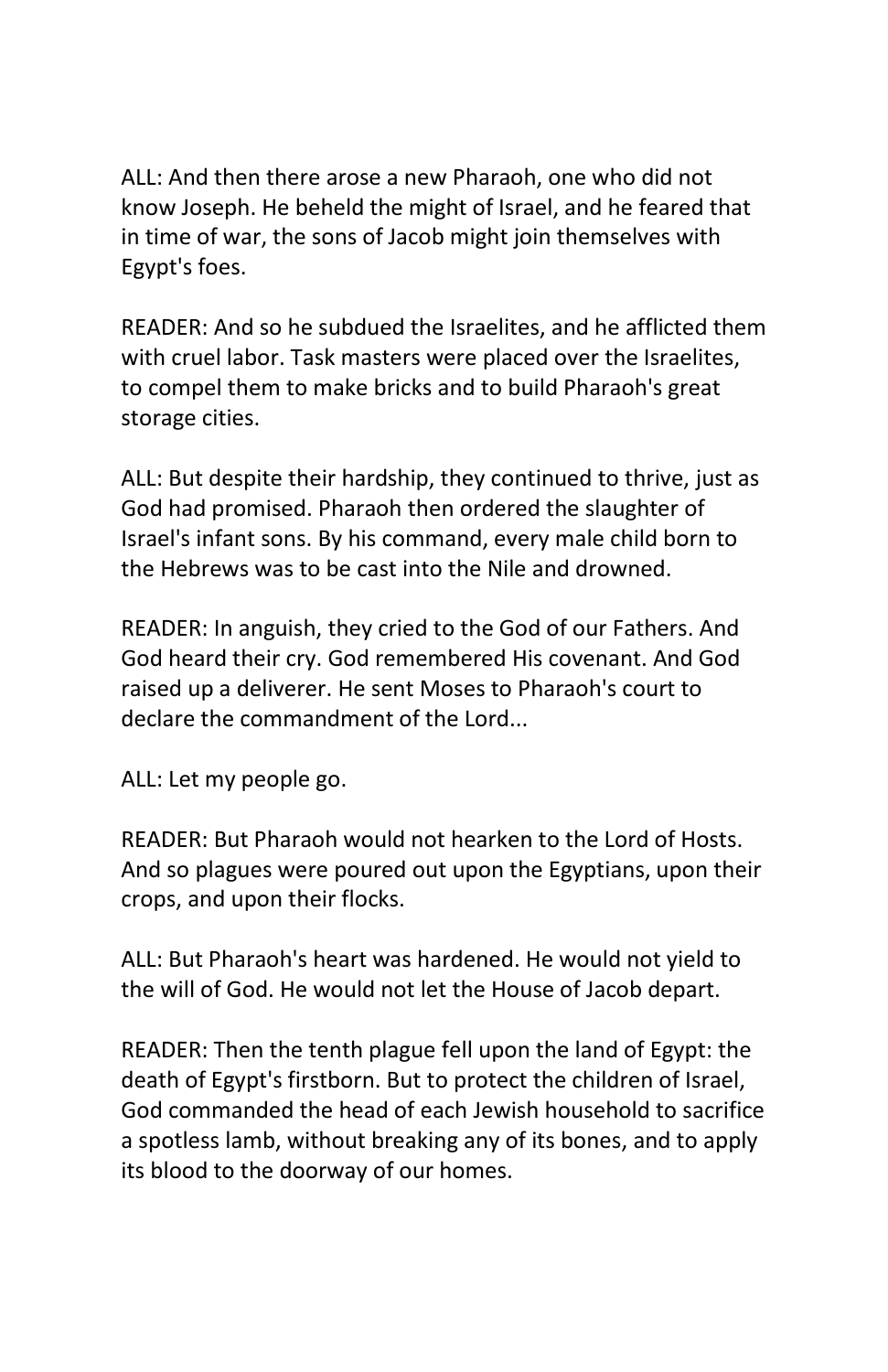ALL: "When I see the blood, I will pass over you, and the plagues shall not be upon you to destroy you."

READER: By the blood of lamb was Israel spared.

ALL: By the blood of the lamb was death made to pass over.

READER: Passover. The night when death passed over the houses of Israel because of the blood of the Passover lamb. What a mighty act of redemption.

ALL: And just as the blood of those first Passover lambs was applied in faith, so the blood of the Messiah must be applied in faith to our hearts.

READER: Tonight, we worship God because all of us, whether Jewish or Gentile, may be redeemed from bondage through our faith in the Messiah Jesus. Through Him, we may pass over from death to life.

# **The Second Cup – The Plagues**

We will spill one drop for each of THE TEN PLAGUES. As we mention the plagues, with your knife remove one drop out of your cup and place it onto your plate.

*Because of the blood…the frogs…the lice…the insects… the disease…the boils…the hail…the locusts…the darkness…the death.*

#### **Read 1 Peter 1:24**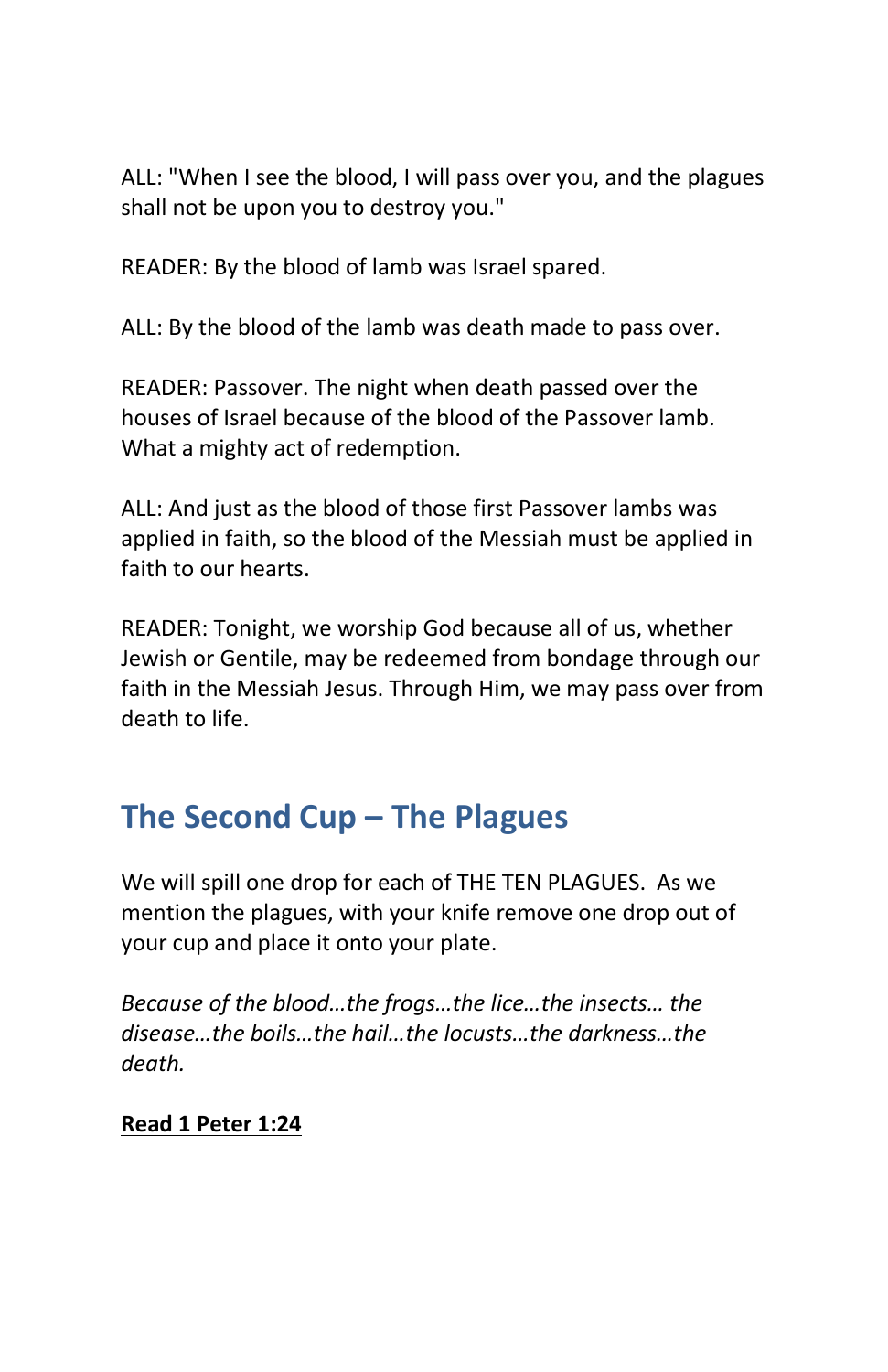### **It would have been enough**

The Hebrew word for "It would have been enough" is DAYENU (pronounced: Dai-eh-nu).

LEADER: If through Jesus, we received eternal salvation and not received His Holy Spirit. DAYENU

ALL: It would have been enough for us.

LEADER: Had He given us His Holy Spirit and not bestowed us with the fruit of the Spirit. DAYENU

ALL: It would have been enough for us.

LEADER: Had He bestowed us with the fruit of the Spirit and not given us His peace. DAYENU

ALL: It would have been enough for us.

### **The Festival Meal**

Let us say the blessing together for this meal:

*Blessed art Thou, O Lord Our God, Ruler of the universe, Creator of the fruit of the Vine Blessed art Thou, O Lord our God, Ruler of the universe, Who brings forth bread from the earth.*

\* The Matzah was often dipped into the fruit and nuts during the meal, and it was known as the sop. It is still the custom today to give this dipped sop with affection to a loved one.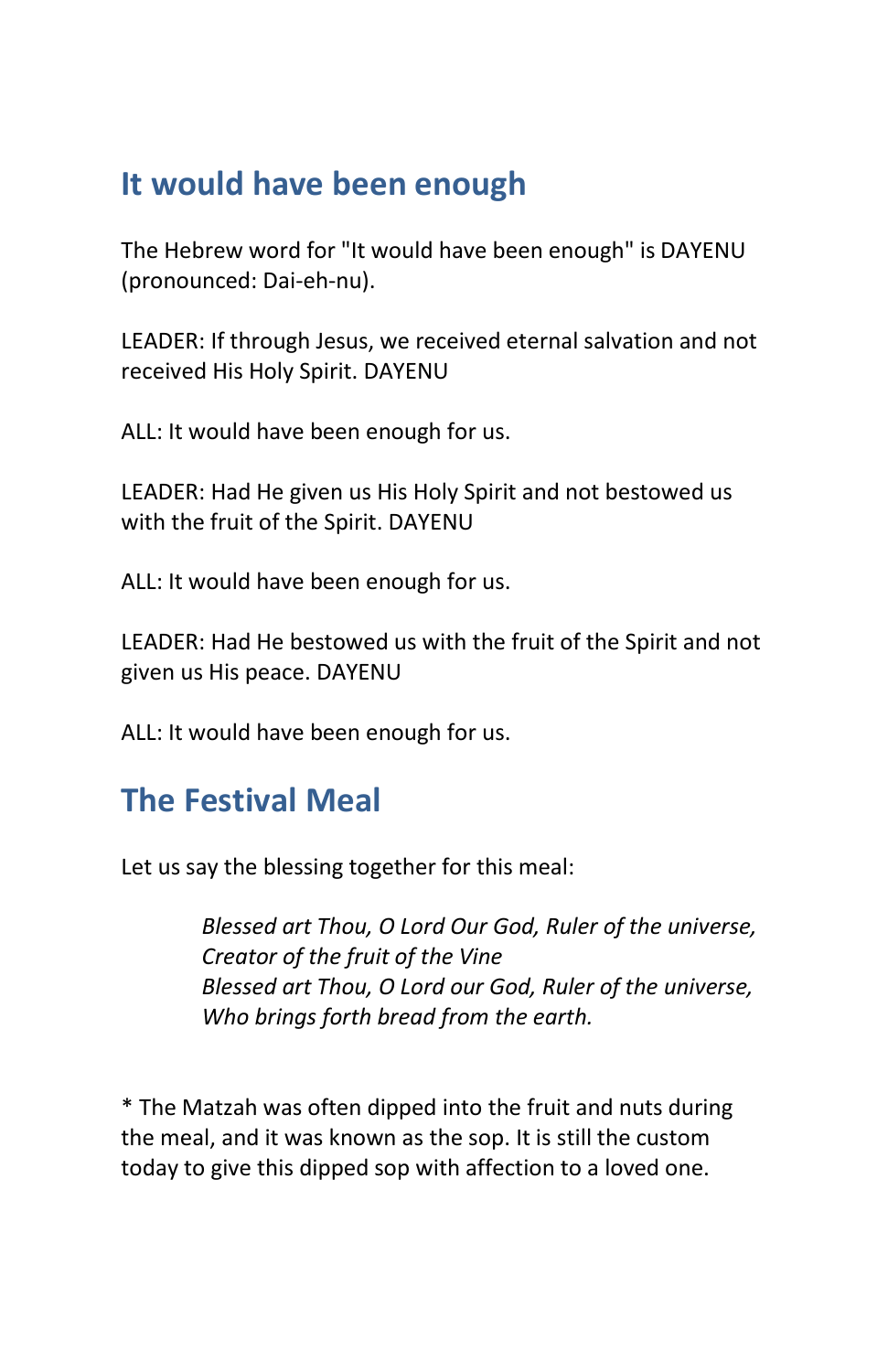### **Giving Thanks**

LEADER: Let us give thanks to the Lord.

ALL: May the name of the Lord be blessed from this time forth and forever.

LEADER: We praise You, O God, from whose abundance we have partaken.

ALL: We praise You, O Lord our God, our Savior and our King who gives bread to all flesh, for Your lovingkindness endures forever.

### **Eating the Afikomen**

The Afikomen is now brought back to eat. The bread that was broken and hidden, has come back. Let us eat it in remembrance of Him.

### **The Third Cup – Redemption**

*I will lift up the cup of salvation, The Cup of Y'shua and call on the name of the Lord. Remembering that Jesus' blood was poured out for the forgiveness of sins. Let us be thankful.*

# **The fourth cup – Cup of Elijah**

Elijah is the bearer of good tidings of joy and peace. His name is especially associated with the coming of the Messiah, whose advent he is expected to announce.